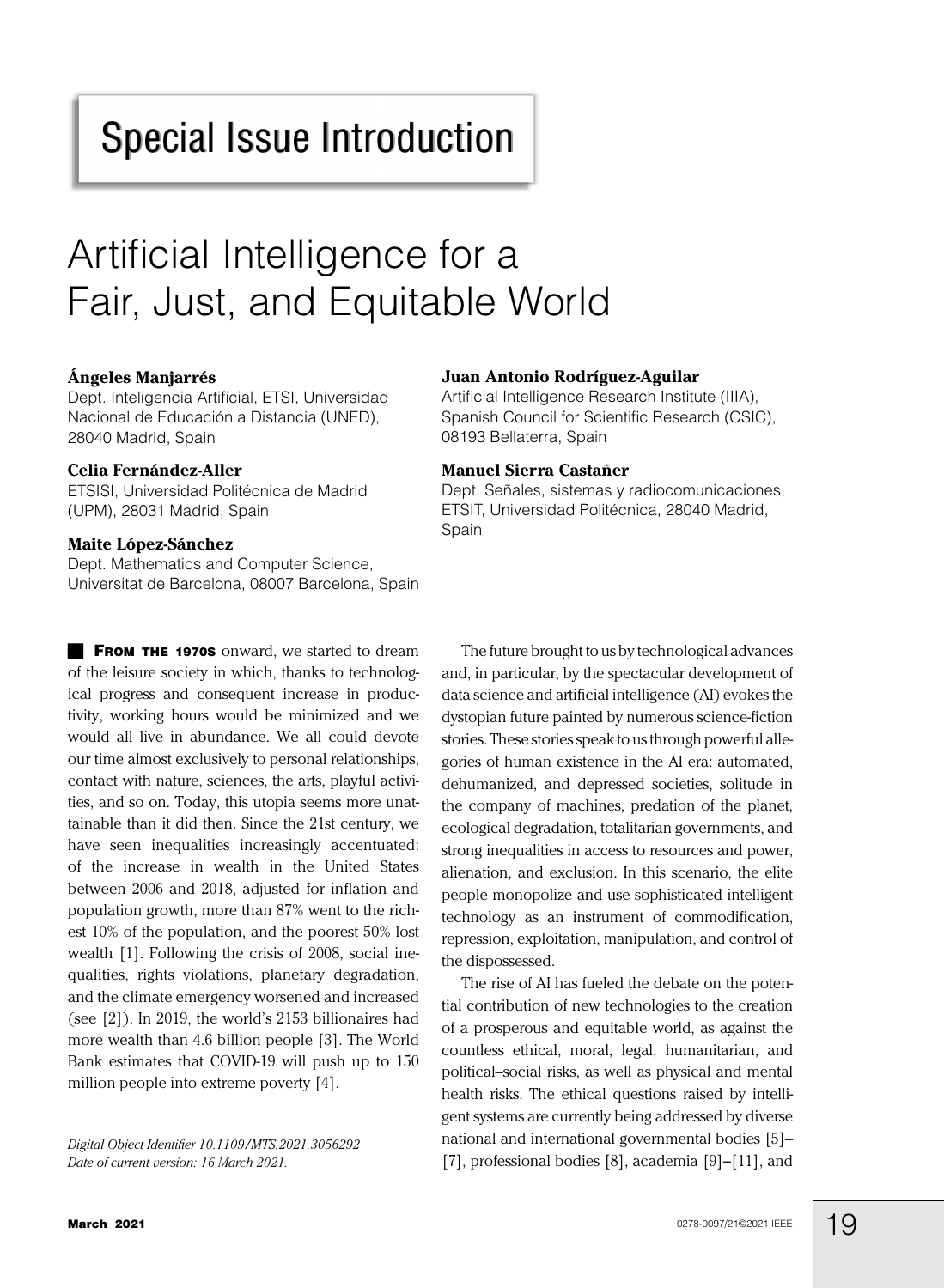the industry (initiatives on AI ethical codes such as those of Google, IBM, Microsoft, and Intel). In essence, these initiatives aim to identify the potential benefits and risks, and issue recommendations on the principles to be followed by the different actors involved.

However, this ethical debate is taking place mostly in high-income countries so that much of it is of little relevance to the more than 700 million people living in extreme poverty. Reciprocally, ethical questions that greatly affect marginalized populations are not treated with the importance they deserve in this debate.

Universal-ethics considerations gave rise to the United Nations (UN) Agenda for sustainable development, to be reached by 2030. Eradicating poverty is a central objective of the sustainable development goals (SDGs), and though the emphasis is on lowand middle-income countries (LMICs), they also target the growing pockets of underdevelopment in high-income countries. There is a growing interest in the role that AI can play in achieving these objectives on the part of international organizations, such as UN Global Pulse [12], UN High Commissioner for Refugees (UNHCR) [13], the UN International Children's Emergency Fund (UNICEF) Global Innovation Centre [14], the World Wide Web Foundation [15], the International Telecommunications Union [16], and even the World Economic Forum [17].

A wide view of ethics focuses not only on risk mitigation but also on potentialities, and from such a view arises the ethical imperative to harness AI technologies to the benefit of humanity to improve quality of life for all rather than contributing to perpetuating systemic injustices. To this end, more multi- and interdisciplinary R&D in the potential of AI to contribute to the SDGs is urgently needed; a practical research that goes beyond cataloging risks and potentialities, in part as a counterweight to the heavily plugged corporate sector view on AI ethics, which is often little more than "ethicswash" for a program in which the effect of AI/S development and deployment will most likely be to increase inequality [18], [19].

First, there is a need to study the current panorama of AI applications in sectors crucial to the UN SDGs, to share the lessons learned in applying them, to identify strengths and weaknesses, and to document and disseminate the development and deployment of the most significant innovative applications. Attention should be drawn to the idiosyncrasy of

each application context (cultural, climatic, environmental, organizational, infrastructural, socioeconomic, etc.) and the particular impact AI-based technological innovation can have on each.

Second, progress in standards and R&D methodological and technical tools that guide the development of ethical AI is also essential. Ethical AI should be respectful of and even actively committed to fundamental human rights and of the particular values of the culture where it is implemented and should take into account the idiosyncrasy of each context. Additionally, these methodological and technical tools could ensure compliance with regulations, laws, and policies, particularly those focusing on protecting and empowering the most vulnerable and marginalized. Although manuals of good business practices are also necessary, in the academic field, there is a need for independent and scientifically rigorous research, with an empirical dimension which, so far, is mostly lacking. Academic research, private sector self-regulation, and legislation are necessary and complementary actions.

In this special issue, we aim to illustrate this R&D path that would confer a decisive role to AI in achieving the SDGs, by presenting a set of articles mainly selected from the submissions to the workshop "Advancing Toward the SDGs Artificial Intelligence for a Fair, Just, and Equitable World," held in conjunction with the "European Conference on Artificial Intelligence" in September 2020. The spirit of the 2030 Agenda, as reflected in [20], is expressed as an "inescapable transformation," that is, a profound change in the systems and structures in which all organizations and individuals in society must participate. In the face of the dystopian futures of the advances of AI augur, there is the option of an AI that catalyzes that necessary transformation toward a fair, just, and equitable world.

This special issue first presents "AI4Eq: For a True Global Village not for Global Pillage," by Manjarrés *et al*. as a call for action on researchers to participate and promote an interdisciplinary research field "AI for Equity" dealing with the distinctive challenges posed by AI technologies in the context of a human rights-based approach to sustainable development. The authors show how AI4Eq occupies a particular area within ICT4D due to the very significant ethical and philosophical problems and dilemmas that it gives rise to, and to the fact that many of the risks associated with ICT, in general, are magnified in the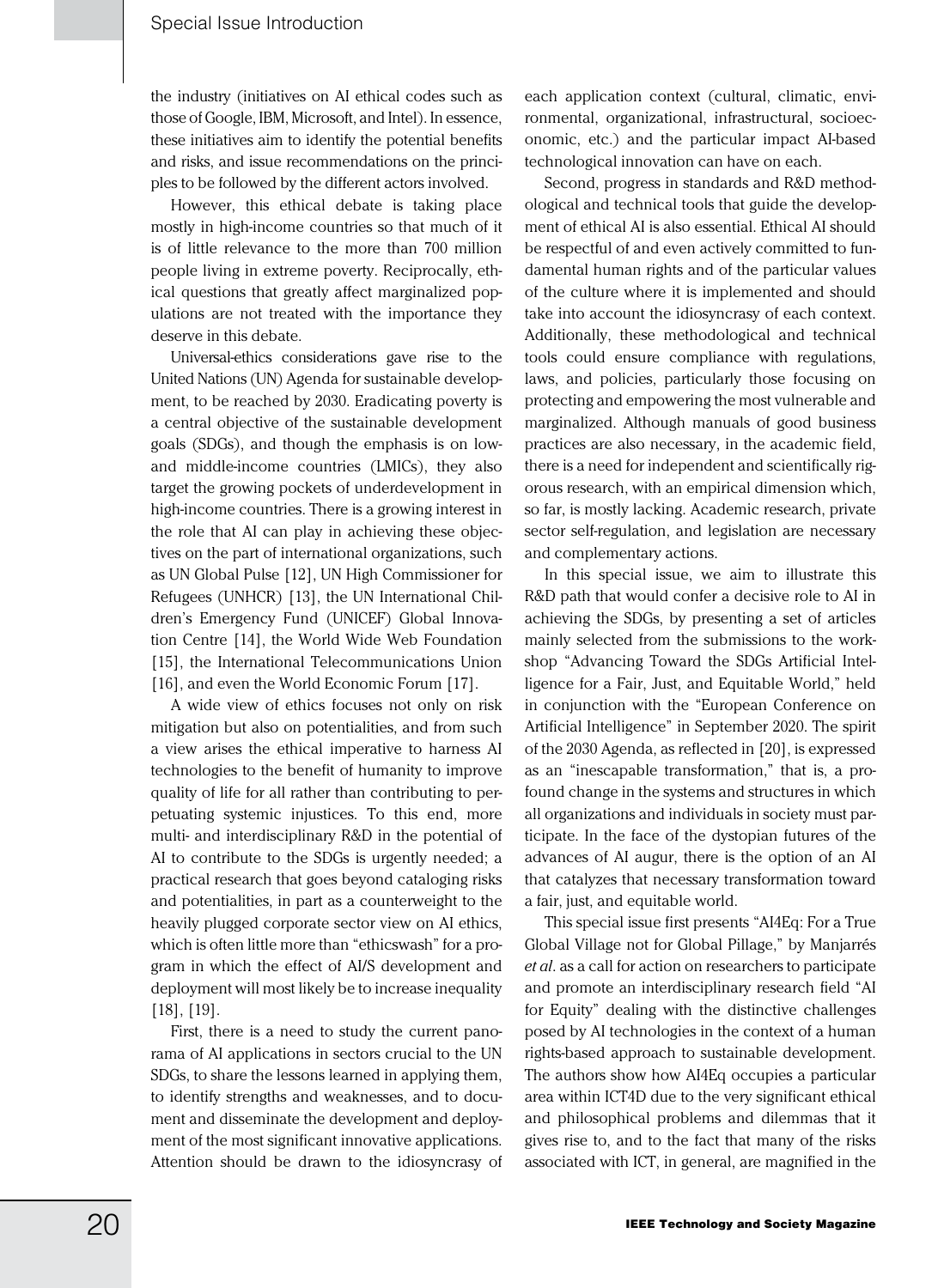case of AI. They present a first exploration of the way forward for AI4Eq and discuss the relevance of multidisciplinary, multilevel, and multifactor alliances that imply the private sector and civil society.

The rest of the special issue is then divided (conceptually) into three parts: first, a set of organizational initiative addressing these issues; second, a set of papers discussing real experience with SDG-oriented AI applications; and third, a set of papers describing tools (legislative, methodological, and technical) to support design, development, and deployment of SDG-oriented AI, reflecting on their strengths and weaknesses with an emphasis on reducing inequalities.

In the first part, the reflection on initiatives addressing the issue of AI4Eq is from three different organizations: 1) the IEEE; 2) the European Commission; and 3) the Latin America and the Caribbean (LAC) alliance.

In an Opinion piece, Elizabeth D. Gibbons in "Toward a More Equal World: The Human Rights Approach to Extending the Benefits of Artificial Intelligence," emphasizes the dangers of AI driving inequality, concentrating wealth, resources, and decision-making power in the hands of a few countries, companies, or citizens. She stresses the need for adopting a human rights framework in AI design, development, and deployment and introduces the work of the Sustainable Development Committee of the IEEE's ethically aligned design project [8]. This committee (whose multidisciplinary members included academics, lawyers, robotics engineers, businessmen and women, and international development experts) was concerned that there is "equal availability" of access to AI's benefits that would, to use the SDG's driving principle, "leave no one behind."

In "An Inclusive and Sustainable Artificial Intelligence Strategy for Europe Based on Human Rights," Fernández *et al*. summarize the reply that a group of professionals and experts drafted in response to the European Commission public consultation process on the "White Paper on Artificial Intelligence: A European Approach Oriented to Excellence and Trust" [21]. The authors highlight how the position expressed in the white paper is technologically reductionist, in contradiction with the European commitment to the UN Agenda 2030, which is not given its due centrality and, indeed, is hardly mentioned. There is an under-representation of the importance of human rights when analyzing AI impacts, and notions of regulation, self-regulation, and ethics are used in an imprecise and interchangeable way: proposed policies on AI appear to be exclusively conceived to improve the competitiveness of European companies in AI.

In "To be fAIr or not to be: Using AI for the Good of Citizens," the authors present the fAIr LAC initiative, which brings together a multidisciplinary group of Latin American experts from different governments, academic institutions, private companies, nongovernmental organizations, and innovation centers, as well as ethics experts and specialists from different areas of the Inter-American Development Bank. This initiative seeks to harness the potential of AI to create more efficient, fair, and personalized social services for Latin America and the Caribbean. To this end, it promotes standards, methodologies, and tools that guarantee the development of a responsible, human-centric, and trustworthy AI. The authors also introduce a local hub of the fAIr initiative implemented in Jalisco, Mexico, and the experience with a pilot AI-based application for the healthcare public sector.

In the second part of the Special Issue, concerning the experience with SDG-oriented AI applications, there are three articles in which applications in the fields of humanitarian emergency, mental health, and social impact measurement, respectively, are discussed.

In an Opinion piece, "From Artificial Intelligence Bias to Inequality in the Time of COVID-19," Luengo et al. illustrate the potential of AI to make a positive impact in the fight against the COVID-19 pandemic, while warning that AI applications, in practice, may suffer from problems of bias and interpretability which can result in systems that amplify health, economic, and social inequalities already exacerbated by the pandemic. The examples of bias that increase inequality range from systems for diagnosis and treatment trained with data from populations with very narrow demographics, to epidemiological models which cannot be adapted to different cultural and social settings, to AI algorithms driving the spread of mis- and disinformation targeting the attention of particularly vulnerable groups.

The article "Persuasive Technology for Mental Health: One Step Closer to (Mental Health Care) Equality?," Kolenik and Gams show how persuasive technology, which tries to influence people's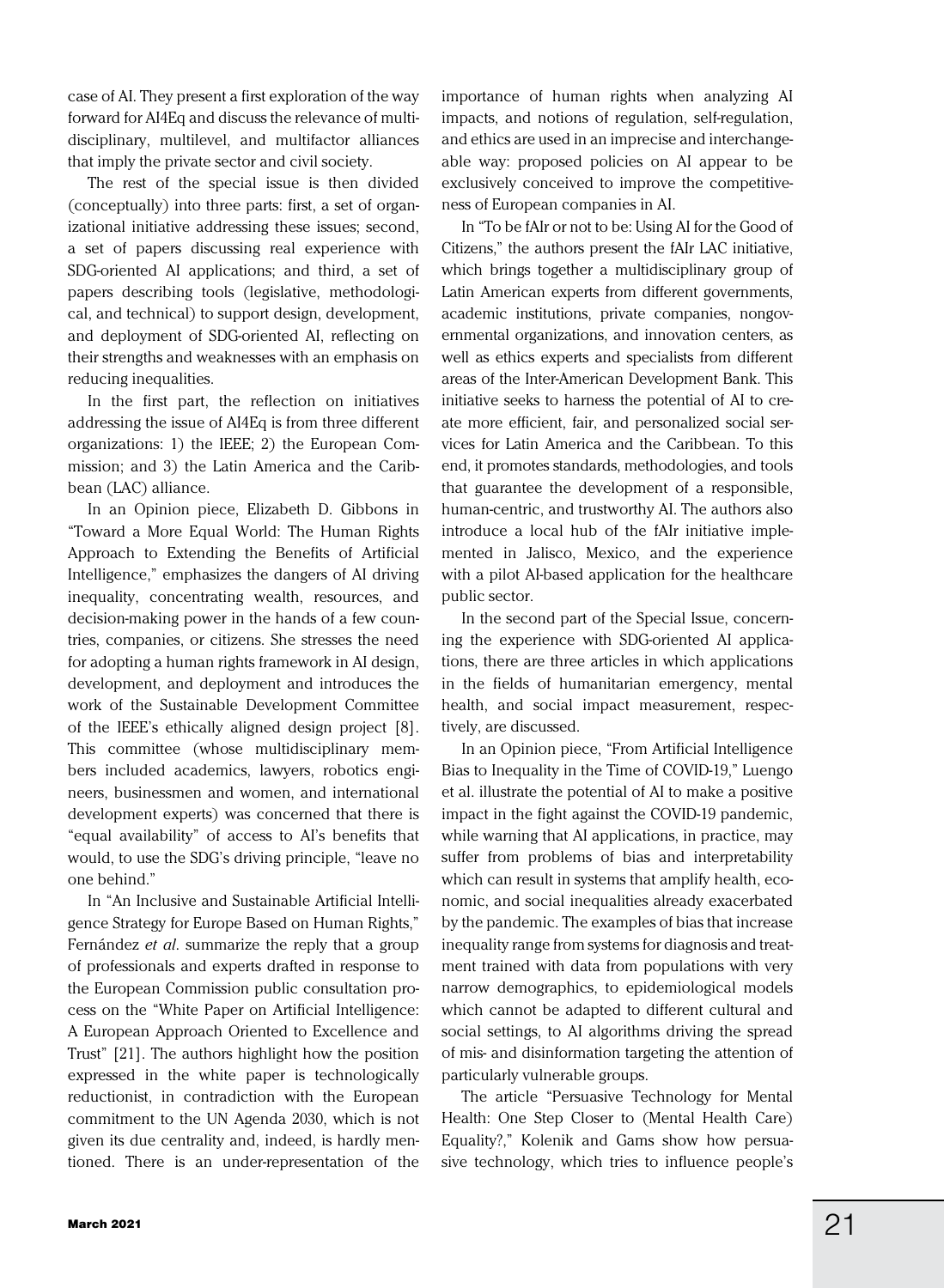behavior or attitudes for their own goals without coercion, can be used to improve mental health, a part of the SDGs. This article focuses on stress, anxiety, and depression and examines why mental health is a considerable barrier to equality and why people with mental health issues have problems accessing health care. This article presents such systems with a brief overview of the field and offers general, technical, and critical thoughts on the implementation as well as impact. The authors think that such technology can complement existing mental healthcare solutions to reduce inequalities in access as well as inequalities resulting from the lack of it.

In "SIAMES: Social Impact Advisor and MEasurement System," Daniel Hernández and Marta Solórzano present the third SDG-oriented application included in our compilation. The authors highlight the importance of social impact measurement and the lack of generally agreed-upon indicators for such measurement and illustrate the potential contributions of AI to creating objective and empirically based measures that capture the social impact of an organization, with a goal of increasing standardization, verifiability, and accountability. They briefly describe SIAMES, a prototype recommender system of social impact indicators that extracts structured information from a corpus of impact measurement, reports through ontology-based semantic text mining and retrieves appropriate indicators by applying case-based reasoning.

In the third part of the Special Issue, which will be appear in a subsequent issue of the Magazine, the articles illustrate legislative, methodological, and technological proposals for the promotion and support of an inclusive AI and equitable access to its benefits.

In "A Wide Human-Rights Approach to Artificial Intelligence Regulation in Europe," Jesús Salgado-Criado and Celia Fernández Aller propose human rights as the basic framework for a future AI regulation. The authors argue that three European Commission's White Paper on AI is focused mainly on risk and some individual rights, such as privacy, whereas the collective dimension of society as a whole is overlooked. They highlight the importance of following a human rights-based approach in the regulatory efforts as it is necessary to establish a universal governance model and a general normative framework for AI. Human rights should replace ethics as the dominant framework for a

debate. A description of the main principles of the rights approach is offered. Another key element of the article is the need to develop a sound technical framework within the regulation, as any regulation on a technical matter should encompass an architectural model on how the overall system functions and interacts. Finally, the authors point out that an auditing system is also required to allow accountability in the algorithmic process.

In the article "AI Ethics for Sustainable Development Goals," Monasterio Astobiza *et al*. show how AI technologies can be used to meet the 17 SDGs and its 169 targets. This article clarifies what people really mean by "ethics" in AI ethics and elucidates a road map to implement "ethics by design" standards to establish satisfactory measures of fairness, transparency, and explainability of algorithms when used for social good as, for example, in the promotion of the SDGs.

In "Bias and Discrimination in AI: A Cross-Disciplinary Perspective," the authors critically survey relevant literature about bias and discrimination in AI from an interdisciplinary perspective that embeds technical, legal, social, and ethical dimensions. The authors show that finding solutions for attesting and avoiding discrimination in AI requires robust cross-disciplinary collaborations and highlight a number of interdisciplinary challenges to address in this area.

Finally, in the article "Explaining the Principles to Practices Gap in AI," Schiff *et al*. review the gap between high-level principles for responsible uses of AI and the effective application of those principles in practice. The authors outline five explanations for this gap ranging from a disciplinary divide to an overabundance of tools and argue that an impact-assessment framework which is broad, operationalizable, flexible, iterative, guided, and participatory is a promising approach to closing the principles-to-practices gap.

WE HOPE THAT this selection of articles will illustrate the path toward an AI for a fair, just, and equitable world, and motivate researchers and practitioners to travel along it.

## References

[1] B. Lord. (2020). *Inequality in America: Far Beyond Extreme*. [Online]. Available: https://inequality.org/ great-divide/inequality-in-america-far-beyond-extreme/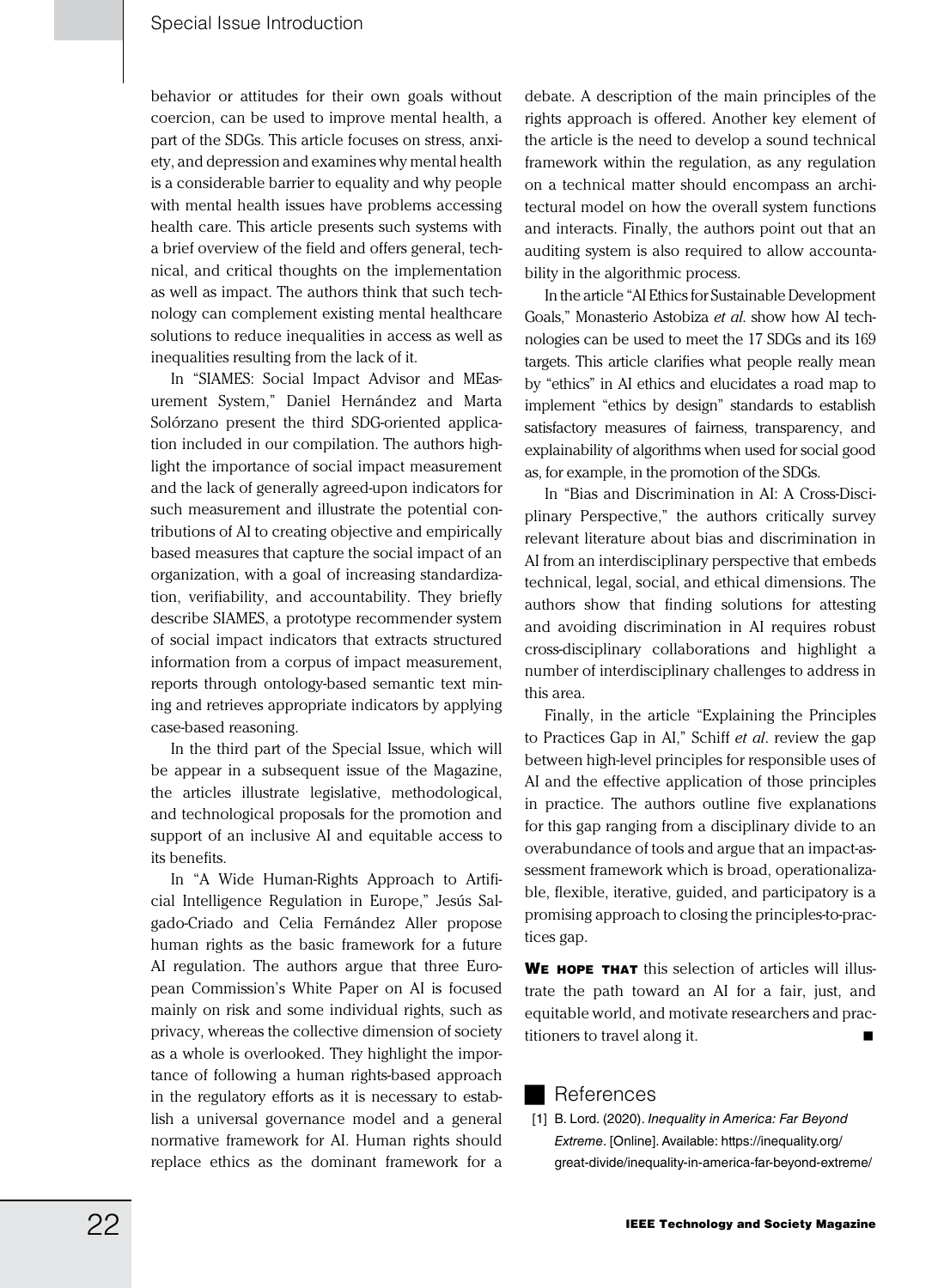- [2] *Think Differently: Humanitarian Impacts of the Economic Crisis in Europe. Internat. Federation of Red Cross and Red Crescent Societies*, Int. Fed. Red Cross Red Crescent Societies, Geneva, Switzerland, 2013.
- [3] M. Lawson, A. P. Butt, R. Harvey, D. Sarosi, C. Coffey, K. Piaget, and J. Thekkudan, "Time to care: Unpaid and underpaid care work and the global inequality crisis,'' Oxfam GB, Oxford, U.K., Tech. Rep., 2020.
- [4] *Poverty and Shared Prosperity 2020. Reversals of Fortune. International Bank for Reconstruction and Development/The World Bank*, World Bank Group, Washington, DC, USA, Oct. 2000.
- [5] European Commission, "Draft ethics guidelines for trustworthy AI. Digital single market report," Eur. Commission, Brussels, Belgium, Tech. Rep., Dec. 2018. [Online]. Available: https://ec.europa.eu/ digital-single-market/en/news/draft-ethics-guidelinestrustworthy-ai
- [6] OECD. (2020). *Recommendation of the Council on Artificial Intelligence, OECD/LEGAL/0449*. Accessed: May 15, 2020. [Online]. Available: https://legalinstruments.oecd.org/en/instruments/ OECD-LEGAL-0449
- [7] House of Lords Select Committee on Artificial Intelligence. (Apr. 2018). *Report of Session 2017-19 HL Paper 100. AI in the UK: Ready, Willing and Able?* Accessed: May 15, 2020. [Online]. Available: https:// publications.parliament.uk/pa/ld201719/ldselect/ ldai/100/100.pdf
- [8] IEEE Standards Association et al. (2019). *The IEEE Global Initiative on Ethics of Autonomous and Intelligent Systems*. Accessed: May 15, 2020. [Online]. Available: https://ethicsinaction.ieee.org/
- [9] Université de Montréal et Fonds de recherche du Québec, Montreal, QC, Canada. (2018). *Montréal Declaration for Responsible Development of Artificial Intelligence*. Accessed: May 15, 2020. [Online]. Available: https://www.montrealdeclaration-responsibleai.com/
- [10] P. Stone et al., "Artificial intelligence and life in 2030: One hundred year study on artificial intelligence: Report of the 2015–2016 study panel," Stanford Univ., Stanford, CA, USA, Tech. Rep., 2016, vol. 52. Accessed: May 15, 2020. [Online]. Available: http://ai100.stanford.edu/2016-report
- [11] D. Leslie, "Understanding artificial intelligence ethics and safety," 2019, *arXiv:1906.05684*. [Online]. Available: http://arxiv.org/abs/1906.05684
- [12] UN Global Pulse. (2012). *Big Data for Development: Challenges and Opportunities*. [Online]. Available: http://www.unglobalpulse.org/sites/default/files/ BigDataforDevelopment-UNGlobalPulseMay2012.pdf
- [13] UN. (2003). *Human Rights Based Approach to Development*. Accessed: Feb. 26, 2021. [Online]. Available: https://unsdg.un.org/2030-agenda/universalvalues/human-rights-based-approach
- [14] UNICEF Global Innovation Centre. (2003). *Generation AI*. Accessed: May 15, 2020. [Online]. Available: https://www.unicef.org/innovation/stories/ generation-ai
- [15] World Wide Web Foundation, "Artificial intelligence: The road ahead in low and middle-income countries," World Wide Web Found., Geneva, Switzerland, Tech. Rep., 2017. [Online]. Available: http://webfoundation. org/docs/2017/07/AI\_Report\_WF.pdf
- [16] International Telecommunications Union, Geneva, Switzerland. (2020). *AI for Good Global Summit 2020*. Accessed: May 15, 2020. [Online]. Available: https://aiforgood.itu.int/
- [17] World Economic Forum. (2018). *Harnessing Artificial Intelligence for the Earth*. [Online]. Available: http:// www3.weforum.org/docs/HarnessingArtificial Intelligence for the Earth report 2018.pdf
- [18] R. Ochigame. (2019). *The Invention of 'Ethical AI.'* Accessed: May 15, 2020. [Online]. Available: https:// theintercept.com/2019/12/20/mit-ethical-ai-artificialintelligence
- [19] Y. Benkler, "Don't let industry write the rules for AI," *Nature*, vol. 569, no. 7754, pp. 161–162, 2019.
- [20] UN Secretary-General, "The road to dignity by 2030: Ending poverty, transforming all lives and protecting the planet-synthesis report of the secretary-general on the post-2015 agenda," United Nations, New York, NY, USA, Tech. Rep., 2014.
- [21] European Commission. (2020). *A European Strategy for Data*. Accessed: Oct. 1, 2020. [Online]. Available: https://ec.europa.eu/info/strategy/priorities-2019-2024/ europe-fit-digital-age/european-data-strategy\_en

**Angeles Manjarrés** is a Lecturer with the Department of Artificial Intelligence, Universidad Nacional de Educación a Distancia (UNED), Madrid, Spain, the Spanish national distance-learning university. Her research is focused on the field of ontologies and educational recommender systems, in e-learning and educational robotics. She has participated in national, European, and international research projects, and in educational innovation projects integrating service-learning methodology into artificial intelligence studies.

Ms. Manjarrés is a member of the UNED Service-Learning Department management team, of the UNED Research Ethics Committee, and of the